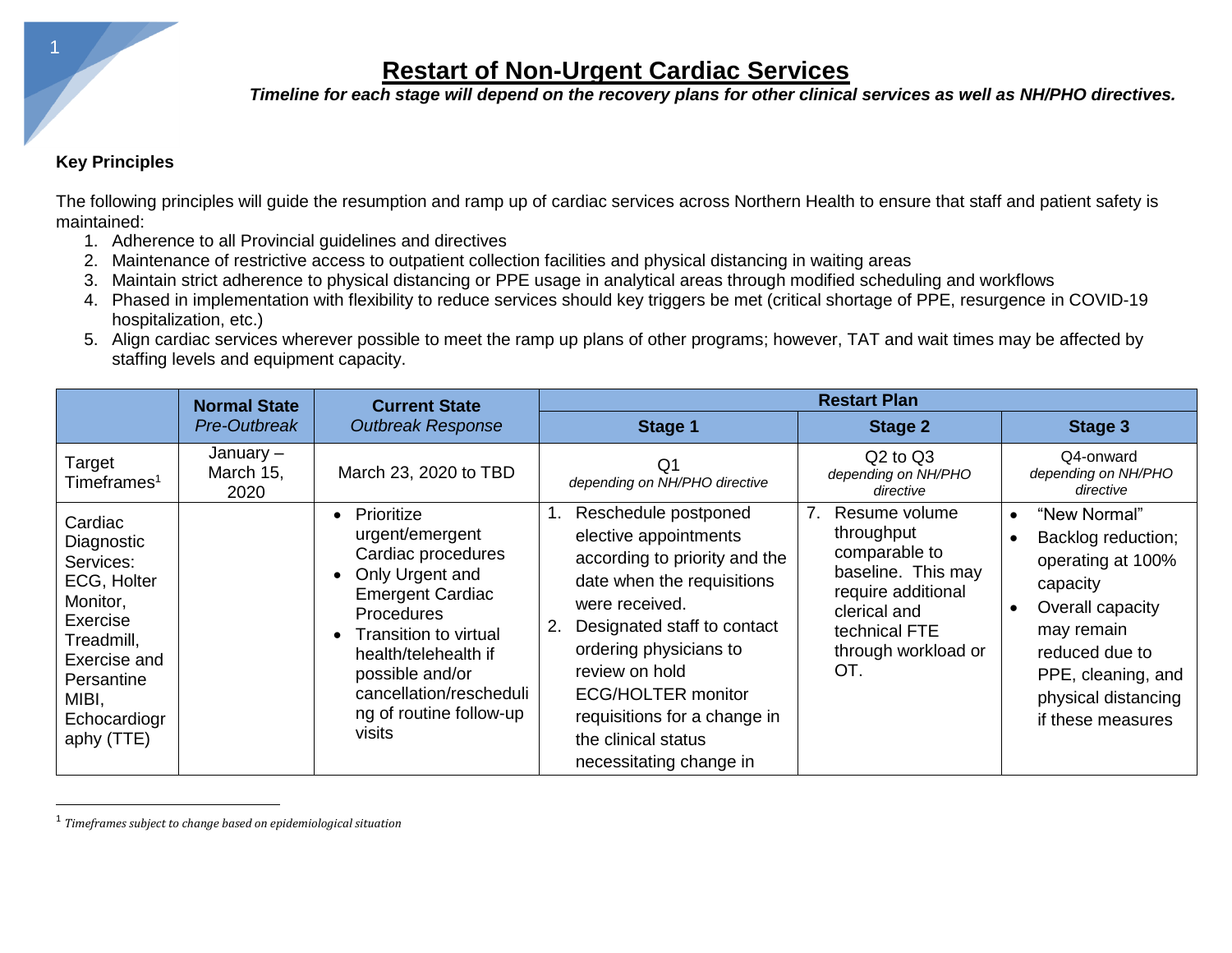| <b>Normal State</b> | <b>Current State</b><br><b>Outbreak Response</b>                                                                                                                                                                                                                                                                                                                                                                                                                                                                                                                                                                          | <b>Restart Plan</b>                                                                                                                                                                                                                                                                                                                                                                                                                                                                                                                                                                                                                                                                                                                        |                |                                                                                                                                                                                                                     |  |
|---------------------|---------------------------------------------------------------------------------------------------------------------------------------------------------------------------------------------------------------------------------------------------------------------------------------------------------------------------------------------------------------------------------------------------------------------------------------------------------------------------------------------------------------------------------------------------------------------------------------------------------------------------|--------------------------------------------------------------------------------------------------------------------------------------------------------------------------------------------------------------------------------------------------------------------------------------------------------------------------------------------------------------------------------------------------------------------------------------------------------------------------------------------------------------------------------------------------------------------------------------------------------------------------------------------------------------------------------------------------------------------------------------------|----------------|---------------------------------------------------------------------------------------------------------------------------------------------------------------------------------------------------------------------|--|
| Pre-Outbreak        |                                                                                                                                                                                                                                                                                                                                                                                                                                                                                                                                                                                                                           | Stage 1                                                                                                                                                                                                                                                                                                                                                                                                                                                                                                                                                                                                                                                                                                                                    | <b>Stage 2</b> | <b>Stage 3</b>                                                                                                                                                                                                      |  |
|                     | Implement triaging<br>method and limit to<br>high risk patients only<br><b>Cancel Cardiac</b><br>diagnostic tests for<br>patients with<br>suspected COVID-19<br>symptoms<br>Postpone booked<br>elective (P4, P5)<br>Cardiac<br>Echocardiography/TTE<br><b>Postpone all Electives</b><br>(P3,P4,P5) Cardiac<br>Echocardiography/TTE<br><b>ECG/Holter monitoring</b><br>o Postpone all non<br>urgent<br>$\circ$ Limit capacity to<br>high risk<br>urgent/emergent<br>patient<br>Exercise treadmill,<br>Exercise and<br><b>Persantine MIBI</b><br>$\circ$ Limit capacity to<br>high risk<br>urgent/emergent<br>patients only | urgency of the cardiac test<br>and to book patients<br>accordingly.<br>Inpatients with suspected or<br>3.<br>proven COVID-19 requiring<br>TTE must be approved by<br>the Medical Lead to<br>determine appropriateness<br>and urgency.<br>Waiting room - implement<br>4.<br>separation barriers and<br>surgical masks for patients<br>waiting<br>MiBI testing- Clients will be<br>5.<br>given a pager and called<br>prior to their test so they are<br>not waiting in the hospital<br><b>Exercise Stress testing-</b><br>unable to do staggered<br>booking as Internal<br>Medicine oversees two<br>patients at the same time.<br>Will change gloves between<br>patients and will have<br>surgical mask and eye<br>protection on. (Infection |                | continue as the<br>"new normal"<br>Resume normal<br>operating hours at<br>facilities where<br>hours were<br>reduced<br>Ongoing PPE,<br>cleaning, and<br>physical distancing<br>as per provincial<br>recommendations |  |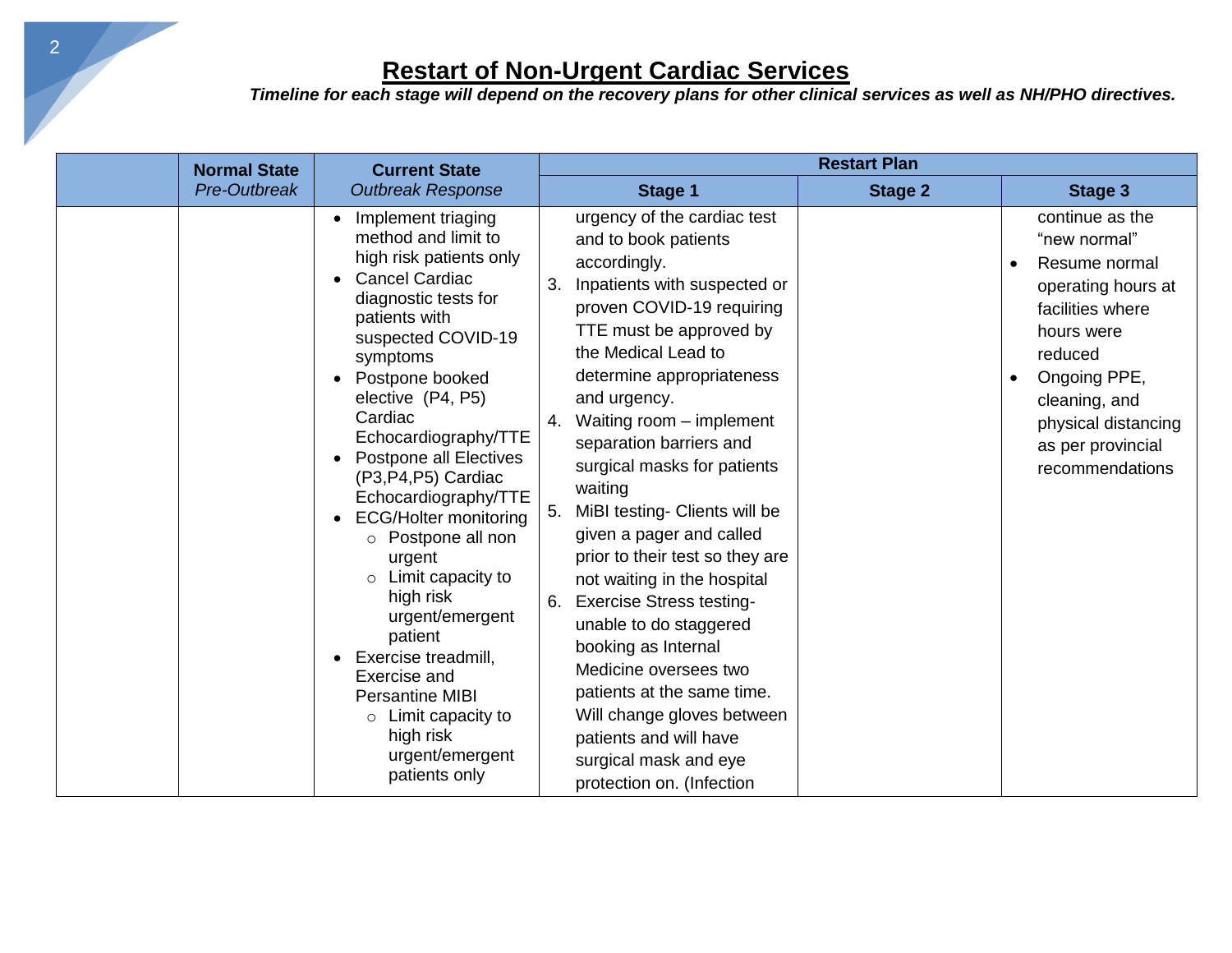|                                             | <b>Normal State</b> | <b>Current State</b>                                                                                                                                                                                                                                                                                                                                                                                                                                                    | <b>Restart Plan</b>                                                                                                                                                                                                                                                                                                                                                                                                                                                                                   |                |                |
|---------------------------------------------|---------------------|-------------------------------------------------------------------------------------------------------------------------------------------------------------------------------------------------------------------------------------------------------------------------------------------------------------------------------------------------------------------------------------------------------------------------------------------------------------------------|-------------------------------------------------------------------------------------------------------------------------------------------------------------------------------------------------------------------------------------------------------------------------------------------------------------------------------------------------------------------------------------------------------------------------------------------------------------------------------------------------------|----------------|----------------|
|                                             | Pre-Outbreak        | <b>Outbreak Response</b>                                                                                                                                                                                                                                                                                                                                                                                                                                                | Stage 1                                                                                                                                                                                                                                                                                                                                                                                                                                                                                               | <b>Stage 2</b> | <b>Stage 3</b> |
|                                             |                     |                                                                                                                                                                                                                                                                                                                                                                                                                                                                         | control has reviewed and<br>approved.)<br>ECG will be appointment<br>7.<br>only.<br>Add rooms to Cerner<br>8.<br>scheduler for ECG booking.<br><b>Outpatient Requisition to</b><br>9.<br>enable appointments (rather<br>than drop in) for ECG                                                                                                                                                                                                                                                         |                |                |
| <b>Heart Rhythm</b><br><b>Device Clinic</b> |                     | Prioritize<br>$\bullet$<br>urgent/emergent<br>Cardiac procedures<br>Only Urgent and<br><b>Emergent Cardiac</b><br>Procedures<br><b>Transition to virtual</b><br>health/telehealth if<br>possible and/or<br>cancellation/rescheduli<br>ng of routine follow-up<br>visits<br>Implement triaging<br>method and limit to<br>high risk patients only<br>Remote monitoring for<br>$\bullet$<br>pacemaker patients if<br>possible<br>All outreach clinics are<br>cancelled and | Rebook cancelled routine<br>1.<br>appointments that cannot<br>wait for the next routine<br>appointment or able to be<br>evaluated via remote<br>monitoring.<br>Reschedule cancelled<br>2.<br>outreach clinics and limit to<br>high risk patients only.<br>Any request to evaluate the<br>3.<br>device of any patient with<br>suspected or proven<br>COVID-19 (inpatients and<br>outpatients) must be<br>approved by the medical<br>lead first to determine the<br>appropriateness and the<br>urgency. |                |                |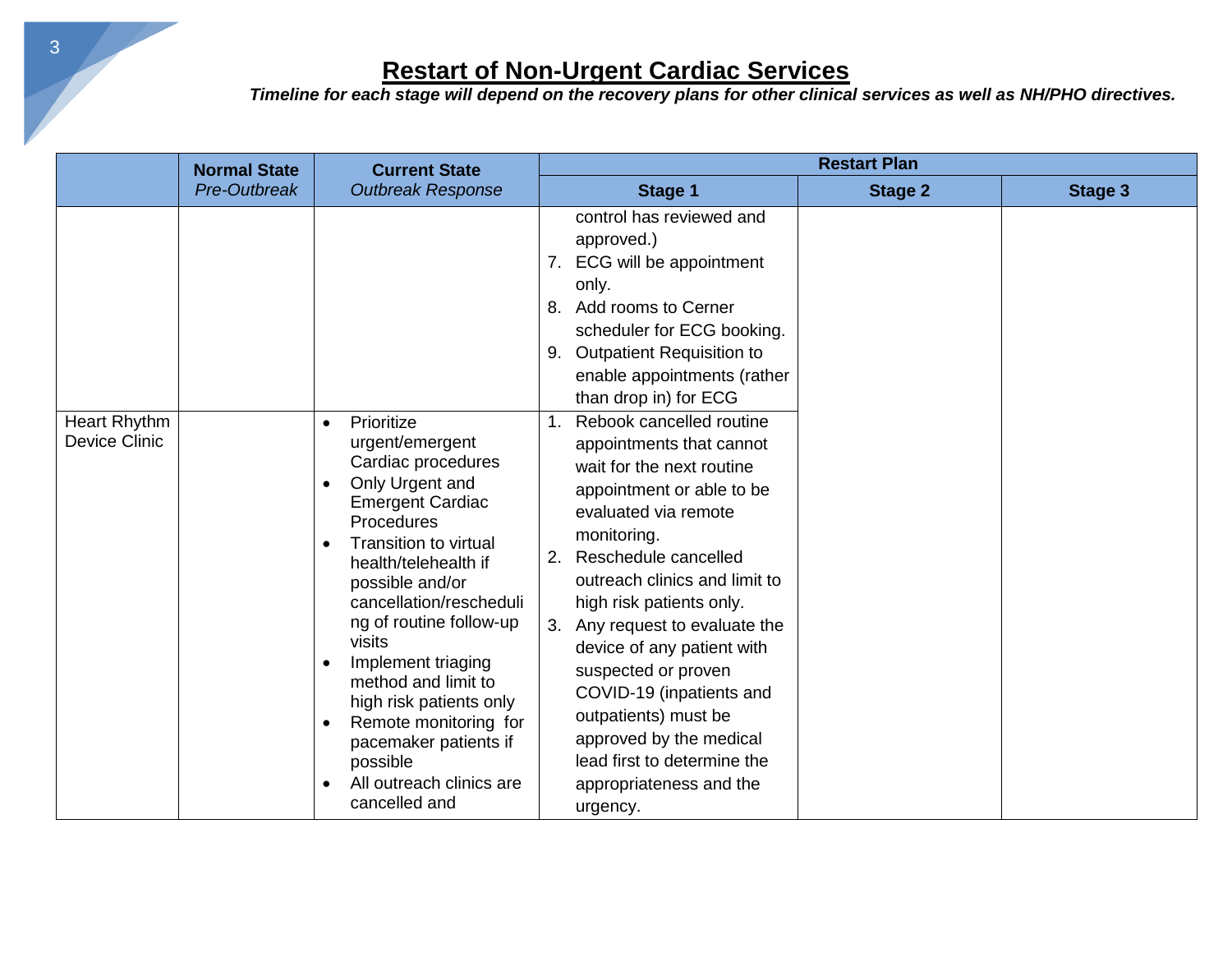|                                 | <b>Normal State</b> | <b>Current State</b><br><b>Outbreak Response</b>                                                                                                                                                                                                                                                                                                                                                                                                                     | <b>Restart Plan</b>                                                                                                                                                                                                                                                                                                                                                                                |                |                |
|---------------------------------|---------------------|----------------------------------------------------------------------------------------------------------------------------------------------------------------------------------------------------------------------------------------------------------------------------------------------------------------------------------------------------------------------------------------------------------------------------------------------------------------------|----------------------------------------------------------------------------------------------------------------------------------------------------------------------------------------------------------------------------------------------------------------------------------------------------------------------------------------------------------------------------------------------------|----------------|----------------|
|                                 | Pre-Outbreak        |                                                                                                                                                                                                                                                                                                                                                                                                                                                                      | <b>Stage 1</b>                                                                                                                                                                                                                                                                                                                                                                                     | <b>Stage 2</b> | <b>Stage 3</b> |
| <b>NORTH</b>                    |                     | scheduled at a later<br>date, with priority to<br>see higher risk patients<br>first.<br>Prioritize                                                                                                                                                                                                                                                                                                                                                                   | 4. Stagger patient<br>appointments and see only<br>one at a time.<br>1. Start in-person heart                                                                                                                                                                                                                                                                                                      |                |                |
| Clinic                          |                     | urgent/emergent<br>Cardiac procedures<br>Only Urgent and<br>$\bullet$<br><b>Emergent Cardiac</b><br>Procedures<br><b>Transition to virtual</b><br>$\bullet$<br>health/telehealth if<br>possible and/or<br>cancellation/rescheduli<br>ng of routine follow-up<br>visits<br>Implement triaging<br>$\bullet$<br>method and limit to<br>high risk patients only<br>Cancel all group<br>$\bullet$<br>education<br>Deliver rehab<br>$\bullet$<br>education virtually only. | function visits in the clinic<br>based on triaging and<br>clinical judgement.<br>Continue to deliver cardiac<br>2.<br>rehabilitation education<br>virtually and suspend in-<br>person group visits.<br>Appointments for urgent<br>3.<br>clients will be booked as a<br>staggered appointments to<br>allow for social distancing in<br>the waiting area.<br>Plexi-glass at reception<br>4.<br>area. |                |                |
| Cardiac<br>Patient<br>Transfers |                     | <b>Limited Cardiac</b><br>$\bullet$<br>transfers outside<br>Northern Health to<br>SOME tertiary cardiac<br>centres based on triage<br>criteria and capacity                                                                                                                                                                                                                                                                                                          | 1. Vancouver General Hospital<br>(VGH) and St. Paul Hospital<br>(SPH) have expanded the<br>transfer criteria for<br>accepting Northern Health                                                                                                                                                                                                                                                      |                |                |